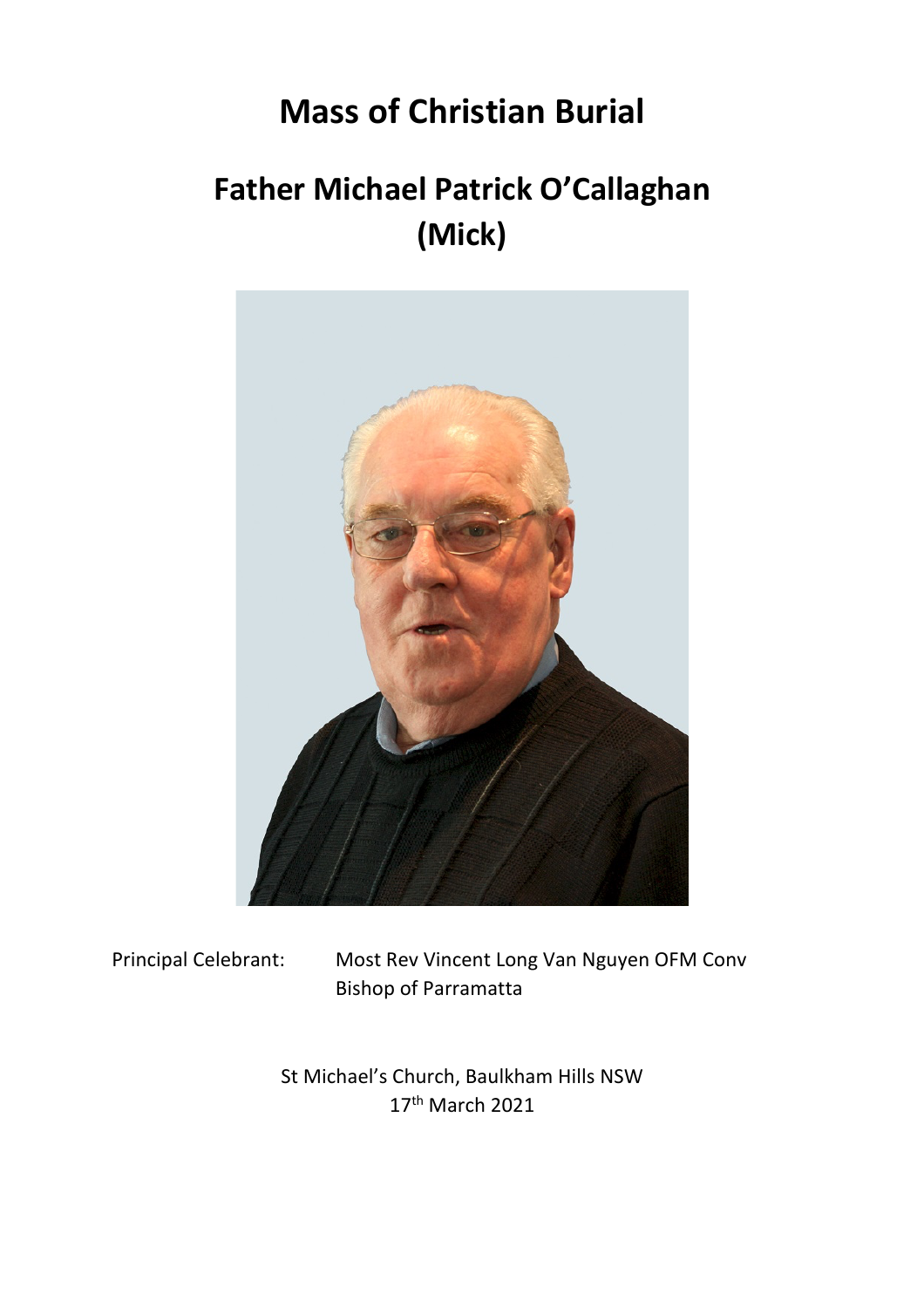# Michael Patrick O'Callaghan - A Timeline

| 22 Apr 1942 | Born in Coleraine, Victoria<br>attending schools in the local area and on matriculation, obtaining diplomas<br>in accountancy and working in various firms in Melbourne until joining the<br>Carmelite Order and studying inter alia at St Paul's National Seminary,<br>Kensington |
|-------------|------------------------------------------------------------------------------------------------------------------------------------------------------------------------------------------------------------------------------------------------------------------------------------|
| 20 Nov 1975 | Final Profession into the Order of Carmelites                                                                                                                                                                                                                                      |
| 27 Aug 1976 | Ordination to the Priesthood, Middle Park, Vic                                                                                                                                                                                                                                     |
| 1976-1982   | Member of the Carmelite Community<br>Wentworthville NSW (1976-1979) and Middle Park (1979-1982)                                                                                                                                                                                    |
| 1982-1987   | On leave from the Carmelites<br>Manager, Cardinal Freeman Village, Ashfield and Cardinal Gilroy Village,<br>Merrylands                                                                                                                                                             |
| 10 Sep 1987 | Joined the Diocese of Parramatta as Assistant Pastor, Our<br>Lady of Lourdes, Seven Hills                                                                                                                                                                                          |
| 1 Dec 1989  | Administrator, Our Lady of Lourdes, Seven Hills                                                                                                                                                                                                                                    |
| 8 Mar 1990  | Incardinated into the Diocese of Parramatta                                                                                                                                                                                                                                        |
| 13 Jun 1991 | Administrator, St Bonaventure, Leura                                                                                                                                                                                                                                               |
| 17 Jun 1992 | Parish Priest, St Monica's, Richmond                                                                                                                                                                                                                                               |
| 1 Feb 2002  | Parish Priest, St Michael's Baulkham Hills                                                                                                                                                                                                                                         |
| 1 Feb 2015  | Administrator, Our Lady of the Way, Emu Plains<br>confirmed as Parish Priest 16 Nov 2015                                                                                                                                                                                           |
| 30 Jun 2018 | Retired to Lesser Duties and Supply Ministry<br>residing at James Dixon House, Harris Park                                                                                                                                                                                         |

*Some other appointments –*

*Episcopal Vicar for Clergy, Trustee of the Diocese, Member of the College of Consultors, Council of Priests, Dean of the Mountains Deanery; member of the Board of Management and Clergy Support Foundation, Seminary Finance Committee, Centacare Board Manager*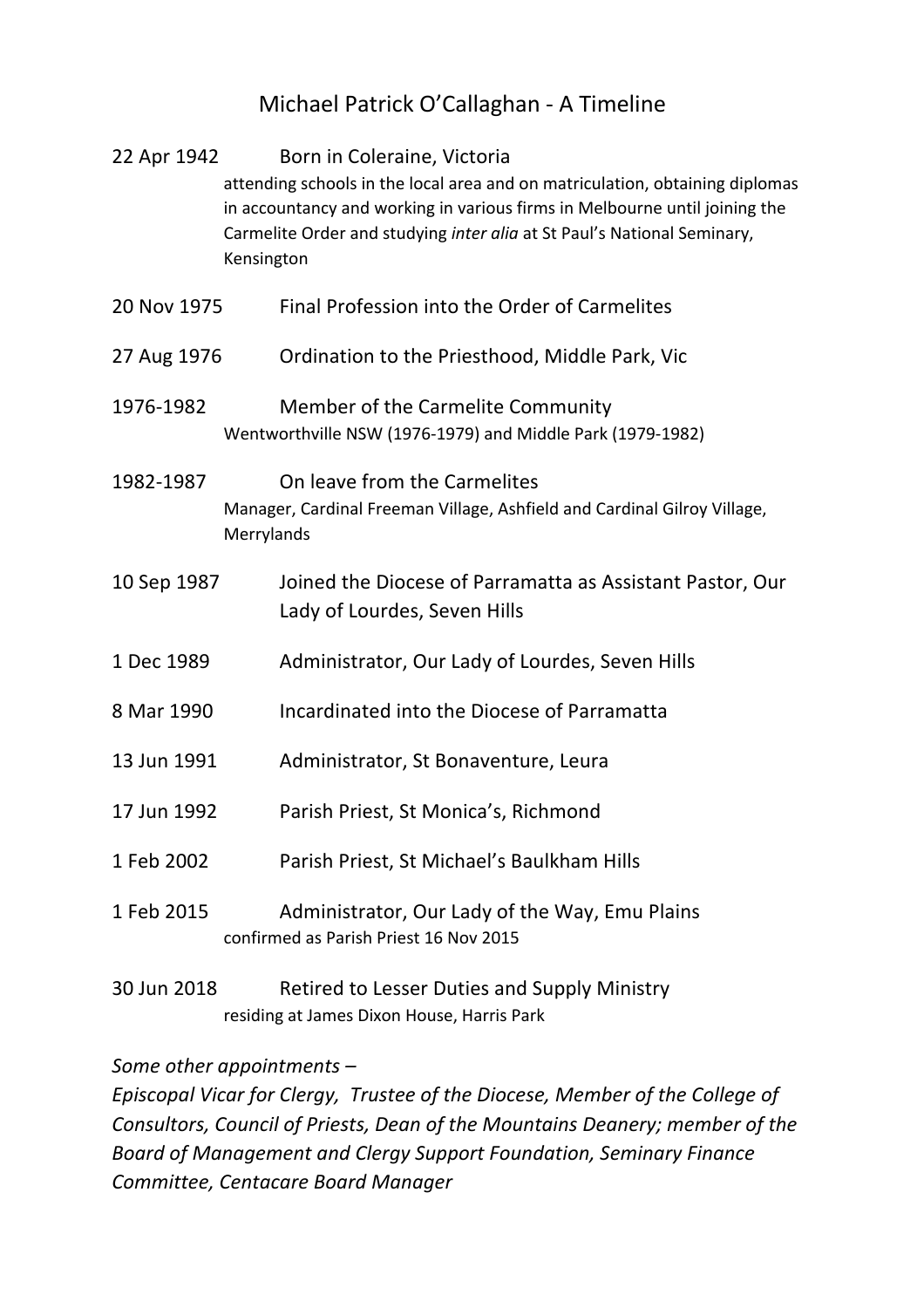# **ENTRANCE SONG**

Here I Am, Lord (Dan Schutte)

# **GREETING AND WELCOME**

#### **SPRINKLING OF THE CASKET WITH HOLY WATER**

Bishop: In the waters of baptism Mick died with Christ and rose with him to new life. May he now share with him eternal glory.

### **PLACING OF CHRISTIAN SYMBOLS**

| <b>Placing of the Book of the Gospels</b> |                                                                                                                                 | Fr Porathur Rappai Joy ms |
|-------------------------------------------|---------------------------------------------------------------------------------------------------------------------------------|---------------------------|
| Bishop:<br>All:                           | In life, Mick cherished, preached and lived the Gospel of Christ.<br>May Christ now greet him with these words of eternal life: |                           |
|                                           | Come, blessed of my Father.                                                                                                     |                           |
|                                           |                                                                                                                                 |                           |

**Placing of the Stole** *Fr Giovani Presiga Gaviria*

- Bishop: In life, Mick wore the stole as a symbol of his priesthood which he shared with Christ, the High Priest.
- **All: May Christ now enfold him in His love and bring him to eternal life.**

# **COLLECT**

| Bishop: | Let us pray,                                                    |
|---------|-----------------------------------------------------------------|
|         | Hear with favour our prayers,                                   |
|         | which we humbly offer, O Lord,                                  |
|         | for the salvation of the soul of Mick, your servant and priest, |
|         | that he, who devoted a faithful ministry to your name,          |
|         | may rejoice in the perpetual company of your Saints.            |
|         | Through our Lord Jesus Christ, your Son,                        |
|         | who lives and reigns with you in the unity of the Holy Spirit,  |
|         | God, forever and ever.                                          |
| All:    | Amen.                                                           |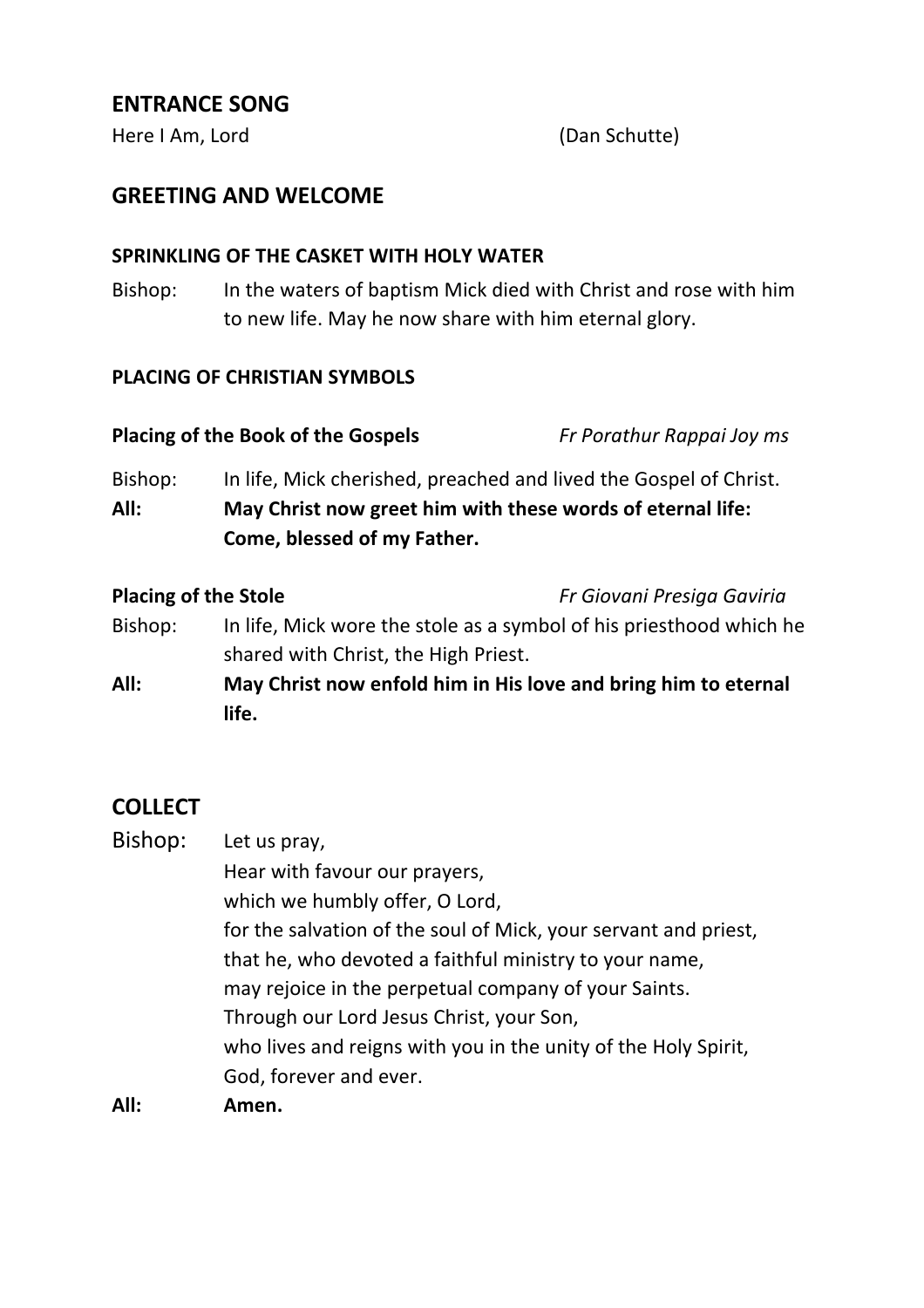# **FIRST READING** *Elizabeth Crouch*

A reading from the prophet Isaiah Isaiah Isaiah 43.1-4

Now the Lord says this, "Do not fear, for I have redeemed you; I have called you by your name, you are mine. When you pass through the waters, I will be with you; And through the rivers, they shall not overwhelm you. When you walk through the fire you shall not be burned, and the flame shall not consume you. For I am the Lord your God, the Holy One of Israel, your Saviour. You are precious in my sight, and honoured and I love you. Do not fear, for I am with you. The Word of the Lord.

# **RESPONSORIAL PSALM** *Monica O'Callaghan*

# *(R.)* **The Lord is my light and my salvation.**

- 1. The Lord is my light and my help; whom shall I fear? The Lord is the stronghold of my life; before whom shall I shrink? *(R).*
- 2. There is one thing I ask of the Lord, for this I long, to live in the house of the Lord, all the days of my life, to savour the sweetness of the Lord, to behold his temple. *(R).*
- 3. O Lord, hear my voice when I call; have mercy and answer. It is your face, O Lord, that I seek; hide not your face. *(R.)*
- 4. I am sure I shall see the Lord's goodness in the land of the living. Hope in him, hold firm and take heart. Hope in the Lord! *(R.)*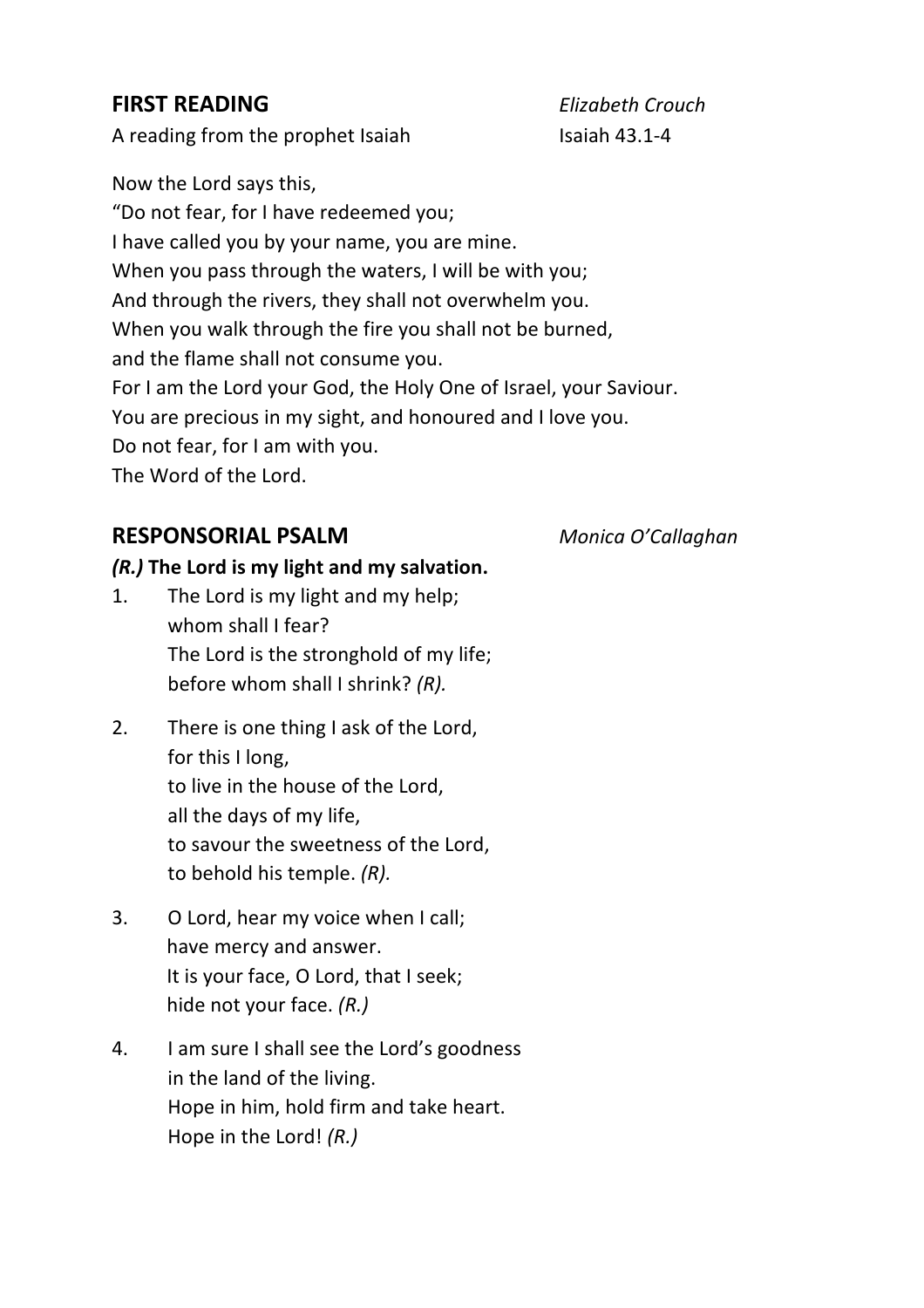# **SECOND READING** *Chrissy Rannaste*

A reading from the Second Letter of St Paul to Timothy 2 Tim 4.6-8

The time has come for me to be gone. I have fought the good fight to the end; I have run the race to the finish; I have kept the faith; all there is to come now is the crown of righteousness reserved for me, which the Lord, the righteous judge will give me. The Lord will bring me home safely to his heavenly kingdom. To him be glory and praise for ever and ever. Amen The Word of the Lord.

# **GOSPEL ACCLAMATION** Sung

**GOSPEL** John 14.1-4

Jesus said to his disciples:

'Do not let you hearts be troubled. Trust in God still, and trust in me. There are many rooms in my Father's house; if there were not, I should have told you. I am going now to prepare a place for you, and after I have gone and prepared you a place, I shall return to take you with me; so that where I am you may be too. You know the way to the place where I am going.' The Gospel of the Lord.

**HOMILY** *Fr Wim Hoekstra*

**PRAYERS OF THE FAITHFUL** *Margaret McMahon & James Camden* Bishop: Gathered around the table of the Lord, we bring our prayers for Mick asking God to give him eternal rest:

1. Our brother Mick shared in the priesthood of Jesus Christ, leading God's people in prayer and worship. Bring him to your presence where he will take his place in the heavenly liturgy. Lord, hear us. **Lord, hear our prayer.**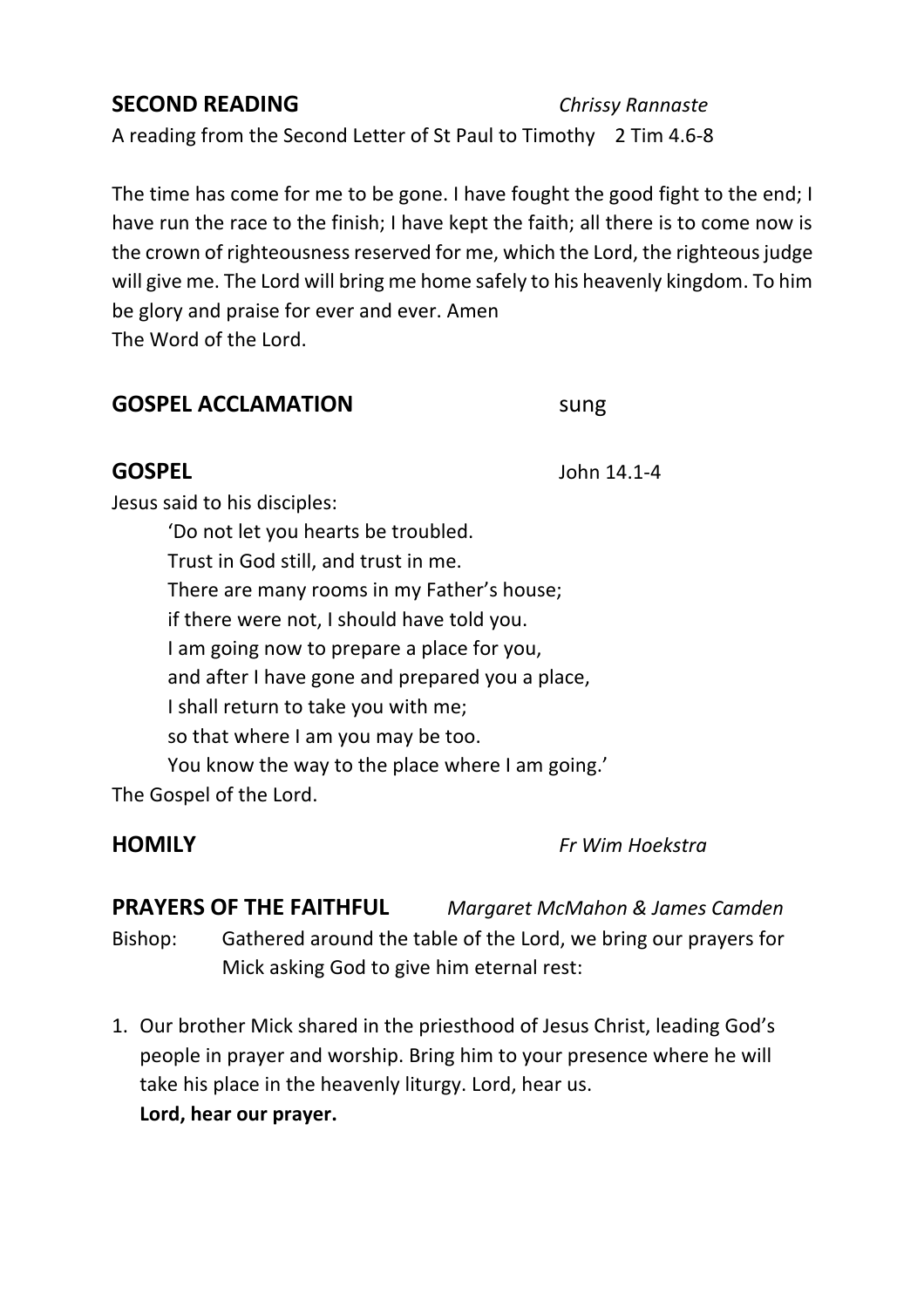- 2. We pray for Mick and ask God's mercy and blessing with the words from the Book of Numbers: 'Mick, May the Lord bless you and keep you, May the Lord let his face shine on you and be gracious to you, May the Lord uncover His face and bring you peace.' Lord, hear us. **Lord, hear our prayer.**
- 3. We pray for all who mourn for Mick, especially his sister, Maureen, and brother, Terry, and their families, friends and parishioners. Lord, hear us. **Lord, hear our prayer.**
- 4. We pray in thanksgiving for Mick's vocation to the priesthood, lived as a Carmelite and Diocesan Priest. His hospitality and willingness to walk the extra mile, to reach out and lift up those alienated from the Church found a special place in many hearts. We thank you Lord for his presence amongst us. Lord, hear us.

# **Lord, hear our prayer.**

- 5. We pray for all who are sick and ask God's blessing on all who work in oncology, especially the team at Westmead Hospitals. Lord, hear us. **Lord, hear our prayer.**
- 6. We pause for a moment to pray the prayer we hold in the silence of our hearts. Lord, hear us. **Lord, hear our prayer.**
- 7. We pray for all who have died, remembering especially Mick's parents and friends Bishop Bede Heather and Gerry Iverson, may they together with the angels and saints welcome Mick to the place prepared for him. Lord, hear us.

# **Lord, hear our prayer.**

- Bishop: Eternal God, as St. Augustine taught us, you have made us for yourself alone and our hearts are restless until they rest in you. Secure in this knowledge, we ask you to grant these prayers through Jesus Christ your Son.
- **All: Amen.**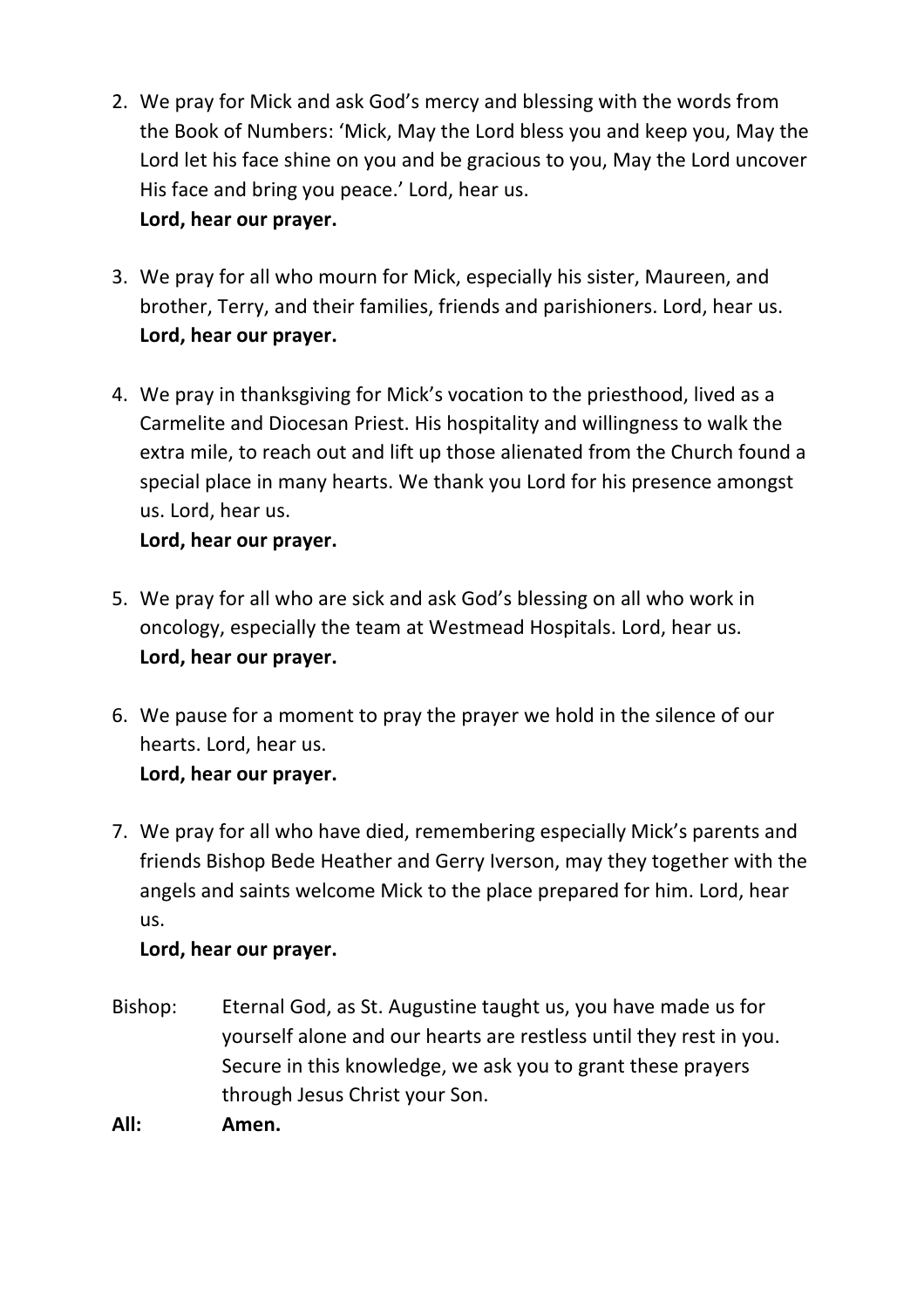# **LITURGY OF THE EUCHARIST**

### **COMMUNION HYMNS**

| I am the Bread of Life | (S Toolan)  |
|------------------------|-------------|
| Be Not Afraid          | (B Dufford) |

# **PRAYER AFTER COMMUNION**

| Bishop: | Let us pray,                               |
|---------|--------------------------------------------|
|         | Renewed by food from your heavenly table,  |
|         | we humbly beseech you, O Lord,             |
|         | that by the power of this sacrifice        |
|         | the soul of Mick, your servant and Priest, |
|         | who faithfully ministered in your Church   |
|         | may exult for ever in your sight.          |
|         | Through Christ our Lord.                   |
|         |                                            |

**All: Amen.**

### **FINAL COMMENDATION AND FAREWELL**

Bishop: Trusting in God, we have prayed together for Mick and now we come to the last farewell. There is sadness in parting, but we take comfort in the hope that one day we shall see Mick again and enjoy his friendship. Although this congregation will disperse in sorrow, the mercy of God will gather us together again in the joy of this Kingdom. Therefore let us console one another in the faith of Jesus Christ.

### **Sprinkling of Water and Incense**

#### **Song of Farewell**

| Bishop: | Saints of God, come to his aid!                                                                  |
|---------|--------------------------------------------------------------------------------------------------|
|         | Come to meet him, Angels of the Lord.                                                            |
| All:    | Receive his soul and present him to God the Most High                                            |
| Bishop: | May Christ who called you, take you to himself and<br>may the angels lead you to Abraham's side. |
| All:    | Receive his soul and present him to God the Most High                                            |
|         |                                                                                                  |